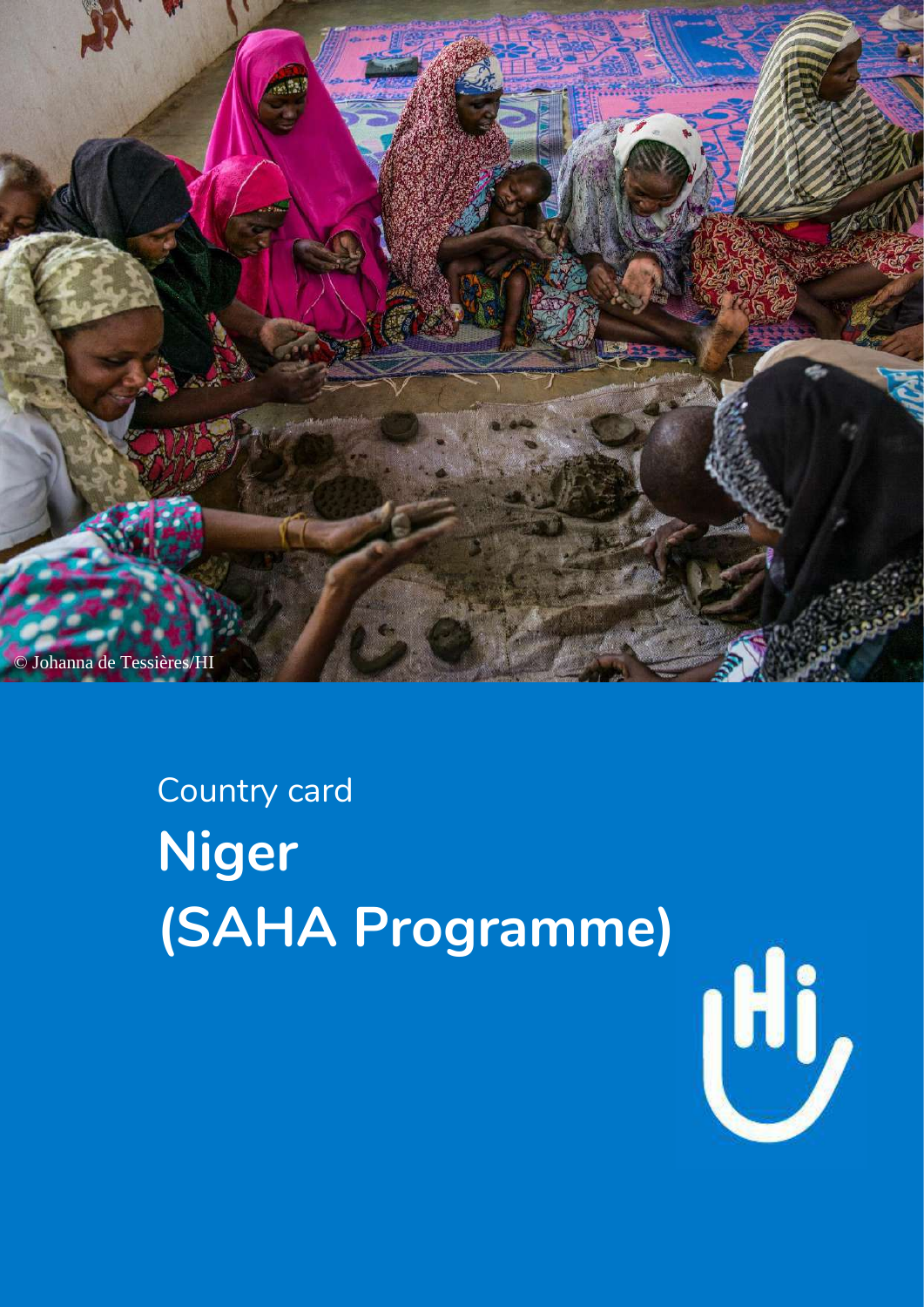

### **HI's team and where we work**

**HI's programme team in Niger has 103 staff members.** 

Niger

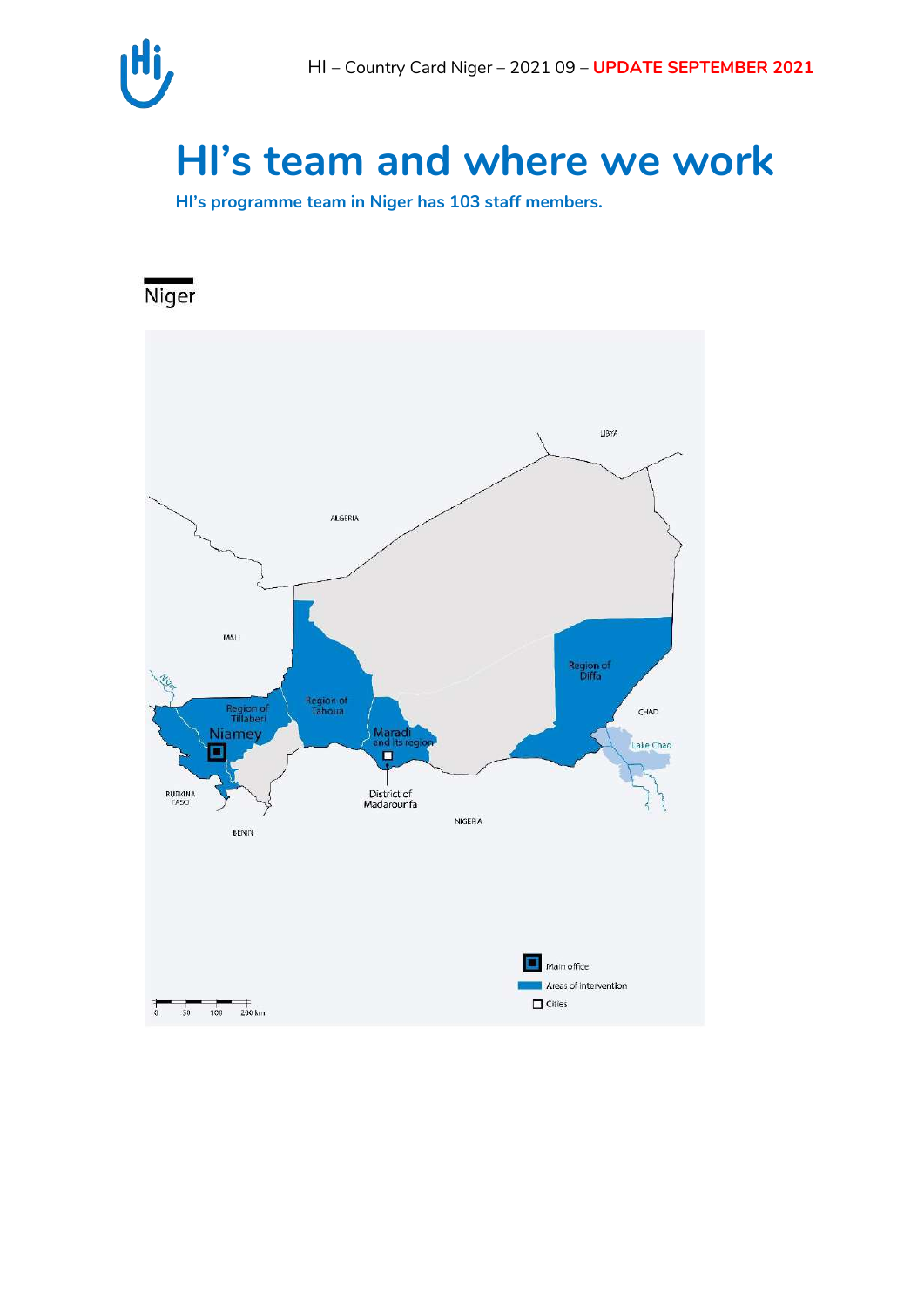

### **General country data**

#### **a. General data**

| <b>Country</b>                           | <b>Niger</b> | <b>Burkina Faso</b> | <b>France</b>  |
|------------------------------------------|--------------|---------------------|----------------|
| Population                               | 24,206,636   | 20,321,378          | 67,391,582     |
| <b>IDHI</b>                              | 0.39         | 0.452               | 0.809          |
| Gender development index                 | 0.724        | 0.87                | 0.98           |
| Maternal mortality                       | 509          | 320                 | 10             |
| <b>GINI Index</b>                        | 34.3         | 35.3                | 31.6           |
| Population within the UNHCR mandate      | 175,418      | 25,122              | 368,352        |
| <b>INFORM Index</b>                      | 7.3          | 6.4                 | 2.2            |
| <b>Fragile States Index</b>              | 95.3         | 85.9                | 30.5           |
| <b>Public Social Protection</b>          | 2.9          | 2.7                 | 31.7           |
| Official development assistance received | 1,495.5      | 1,219.8             | $\overline{0}$ |

#### **b. Humanitarian law instruments ratified by the country**

| Humanitarian law<br><i>instruments</i> | <b>Status</b>                                |
|----------------------------------------|----------------------------------------------|
| Mine Ban Treaty                        | <b>Ratification/Accession:</b><br>23/03/1999 |
| <b>Convention on Cluster</b>           | <b>Ratification/Accession:</b>               |
| <b>Munitions</b>                       | 02/06/2009                                   |
| Convention on the Rights of            | <b>Ratification/Accession:</b>               |
| <b>Persons with Disabilities</b>       | 24/06/2008                                   |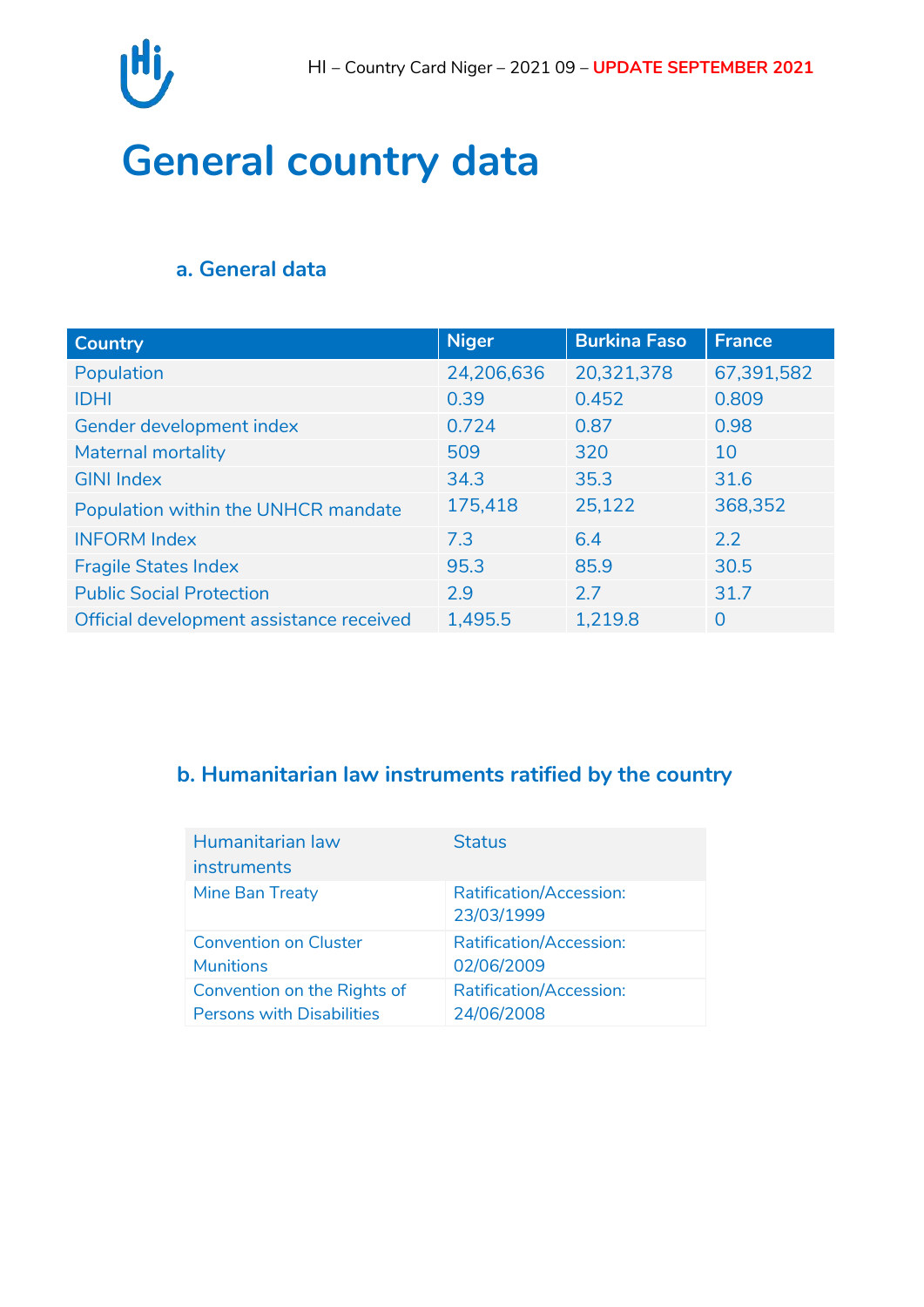

#### **A. Geopolitical analysis**

Niger is located in the southern Sahara, at the heart of Africa. It covers an area of 1,267,000 sq.km, of which two-thirds is desert. Niger shares borders with Algeria and Libya to the north, Chad to the east, Nigeria and Benin to the south, and Burkina Faso and Mali to the west. Its capital is Niamey.

Niger is a landlocked country and enjoys good relations with its neighbours on which its economy and security depend. The country is a member of many regional organisations (the African Union, the Economic Community of West African States - ECOWAS, the G5 Sahel, the Community of Sahel and Sahara States - CEN-SAD, etc.); it is also a member of the Organization for Islamic Cooperation and the International Organization of the Francophonie.

Niger has helped resolve multiple crises in the region and beyond; it sent troops to Côte d'Ivoire under UN mandate from 2004 to 2015, then to the Central African Republic and Haiti. It is currently deploying some 900 soldiers in Mali as part of the UN mission. It is also a member of the Monitoring Committee for the Algiers Peace Agreement. Niger chaired ECOWAS for one year in 2020. The country has suffered repeated terrorist attacks since 2011 and has taken in a large number of refugees.

The Boko Haram armed group, which has carried out repeated deadly attacks in Niger, has caused population displacement inside Nigeria and Nigerian refugees have crossed the country's borders, particularly in the Diffa region. These security challenges have made Niger a driving force behind regional solutions since 2014. It cofounded the Multinational Joint Task Force with Chad, Nigeria and Cameroon to combat Boko Haram. It also launched the G5 Sahel with Chad, Mauritania, Mali and Burkina Faso. Despite the establishment of the G5 Sahel joint cross-border force, the security situation has steadily deteriorated. Over the last three years, the west of Niger, on the border with Burkina Faso and Mali, has experienced an upsurge in terrorist attacks.

Relatively stable with vast land borders and links to North Africa, Niger has attracted a large number of refugees and asylum seekers and migrants of various nationalities. As well as hosting large numbers of refugees, the country has also become a transit point for migrants from western and central Africa and an increasingly important gateway for migrants crossing North Africa to the Mediterranean and Europe.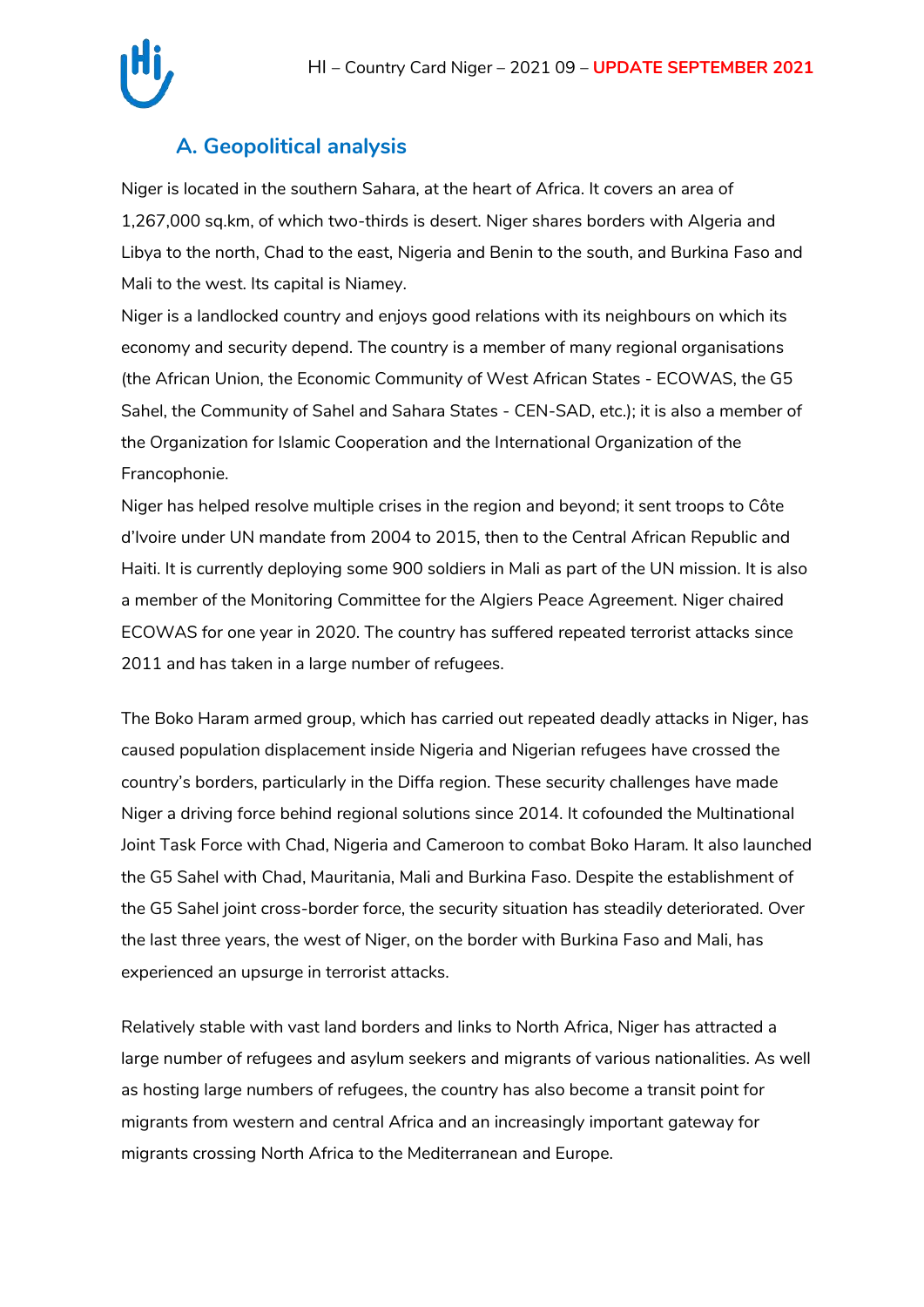

Disabilities: popular perceptions and representations of disability in Niger generally assimilate it with incapacity on the one hand and impairment on the other. Negative perceptions and attitudes perpetuated by the families of people with disabilities and the community at large remain the greatest obstacle to the successful integration of people with disabilities into society. Many families use children with disabilities to generate income through begging, depriving them of their right to education and training. Another phenomenon is the use of children with disabilities and the children of poor families as guides, locking families into an endless cycle of poverty.

In practice, although the phenomenon is less common in urban areas, people with disabilities are regularly stigmatised and rejected in Niger. This is particularly true of people with severe disabilities, who are mostly hidden by families ashamed of their condition.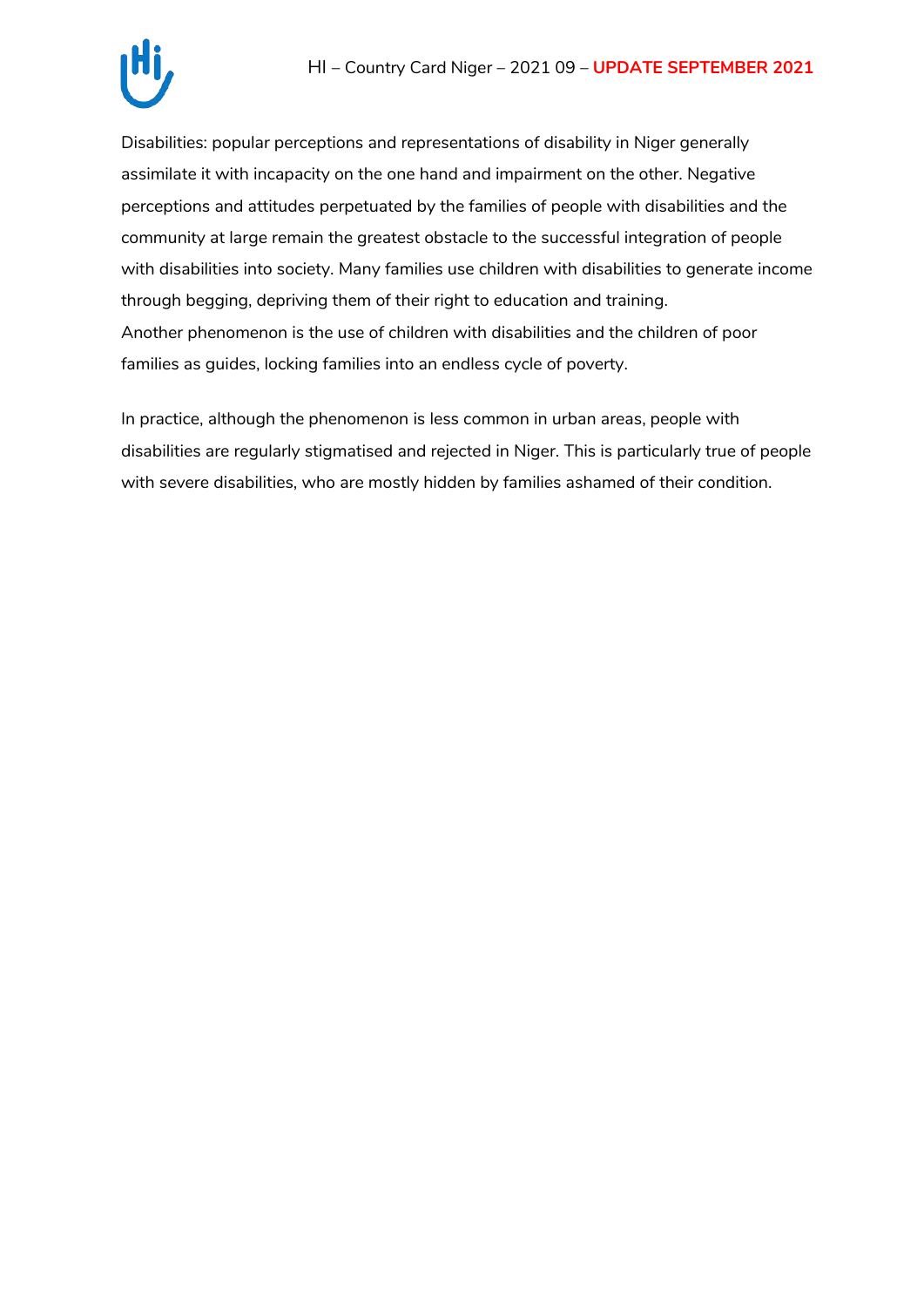

### **Summary of HI's work in the country**

In May 2006, HI opened an office in Niamey after conducting an exploratory mission and implementing two projects: one pilot project on education and one disability and citizenship project. After registering as an organisation in 2007, it signed a framework agreement with the Niger government. HI subsequently implemented two regional projects in Niger. The first, launched in 2008, was the DECISIPH (Rights, Equality, Citizenship, Solidarity and Inclusion of People with Disabilities) project; the second was the APPEHL (Promoting the Full Participation of Children with Disabilities through Education) project launched in 2012. DECISIPH was extended to become an inclusive local development and capacitybuilding/follow-up project led by FNPH in 2013.

HI expanded the scope of its work in 2012 with the launch of the RICA (Food Security and Resilience) and RC/VA (Armed Violence Reduction) projects in Agadez, and the launch of ESSPOIR (Prevention and Reduction of the Risks of Complications and Disabling Sequelae in Malnourished Children or Children with Developmental Delays Under the Age of 5) in 2015.

In 2016, the SUDA (Strengthen, Use, Develop and Augment) project updated the training programme for physiotherapists in Niger and provided training equipment and aids to the Niger Physiotherapy Organisation.

In 2017, after conducting a study to evaluate the effectiveness of the computer modelling and 3D printing of prostheses, HI fitted the first patients as part of its regional IMPACT 3D project.

HI is currently providing support to vulnerable people in Niger: people with disabilities affected by humanitarian response in Diffa, Maradi, by leading action on inclusion centrally through clusters and working groups; urban refugees and asylum seekers in the city of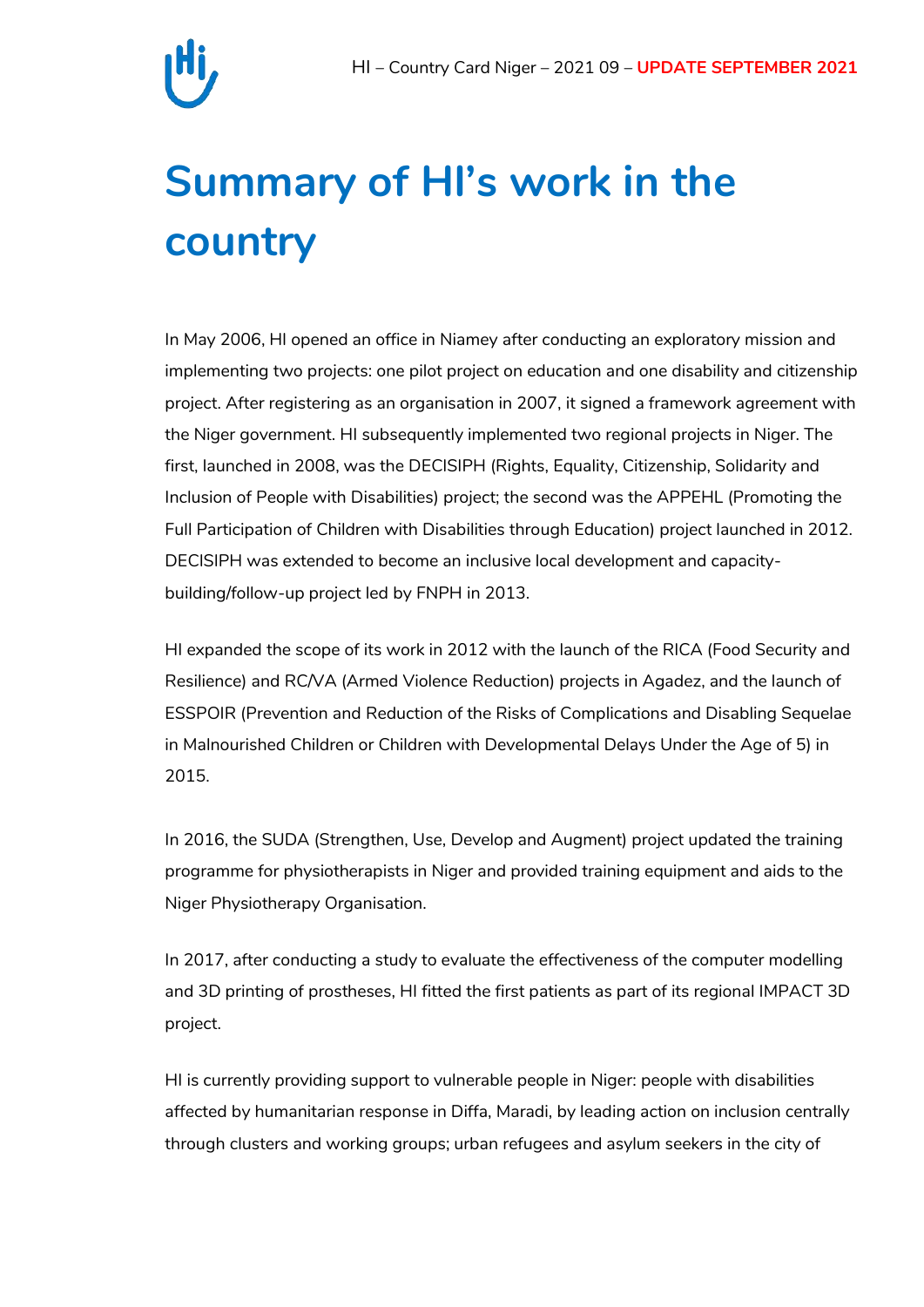

Niamey since 2015 (Urban Refugees and Asylum Seekers Project); and people living near weapons stockpiles.

In 2021, HI launched two projects to help protect people living in conflict-affected areas. HI's education project helps children with disabilities access and stay in primary education. HI has partnered with the Niger Federation for People with Disabilities to implement a project on the social and legal inclusion of women and children with disabilities in Niger. At the end of 2019, HI launched a project to strengthen the resilience and social cohesion of vulnerable people in cross-border regions (RECOSA).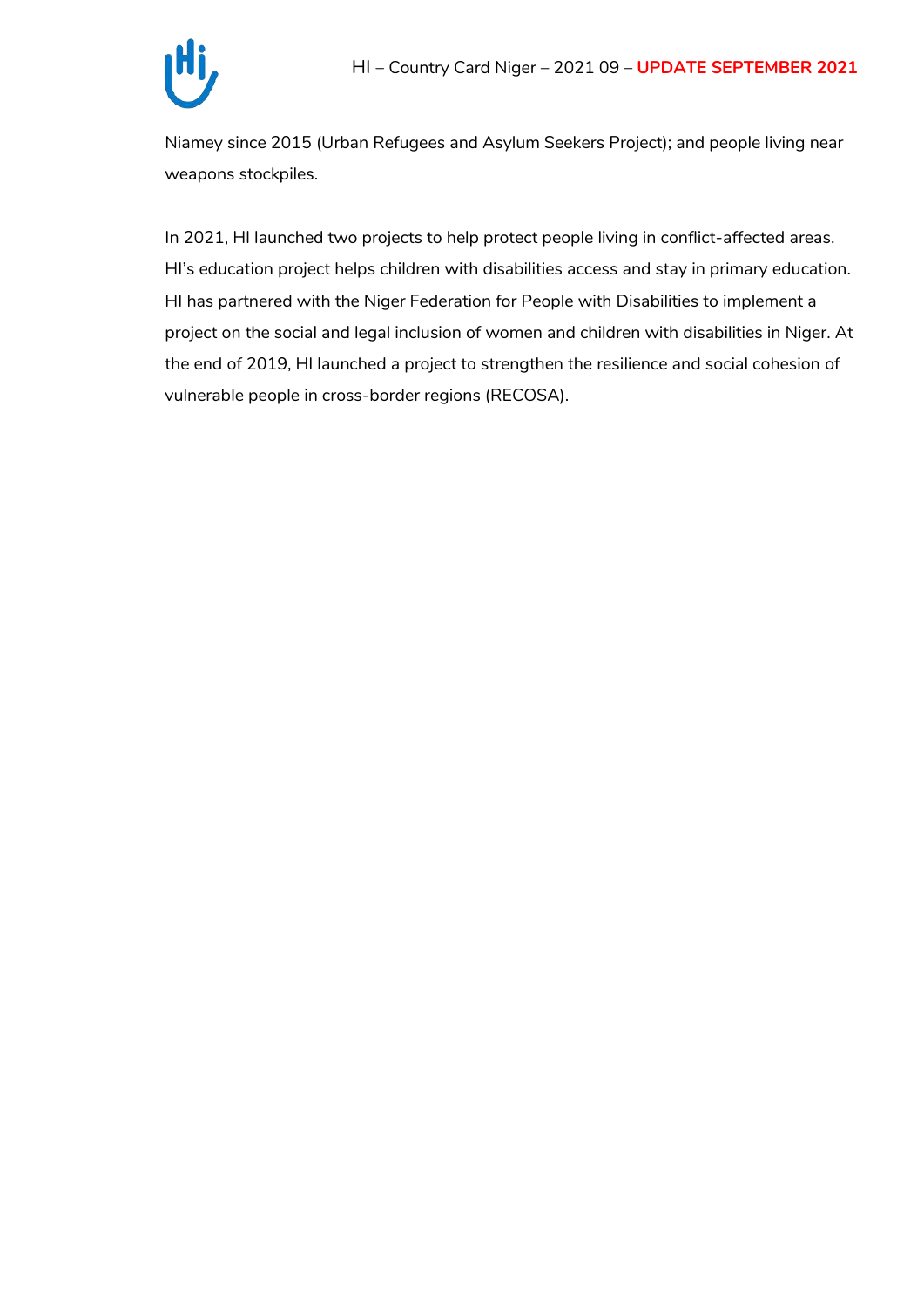

### **Current projects**

Sectors where HI implements projects, focusing on beneficiaries and partners

| <b>Project title</b><br>main sectors       | <b>Project goals in</b><br>the sector                                                      | <b>Main activities</b>                                                                                                                                                                                                                                                                                                                                                        | <b>Beneficiaries</b>                                                                                                                | <b>Beneficiaries at</b><br>the end of the<br>project | <b>Partners</b>                                                                                                                                                                                                                                                 | <b>Location</b>            | <b>Project start</b><br>and end dates<br>and donors                       |
|--------------------------------------------|--------------------------------------------------------------------------------------------|-------------------------------------------------------------------------------------------------------------------------------------------------------------------------------------------------------------------------------------------------------------------------------------------------------------------------------------------------------------------------------|-------------------------------------------------------------------------------------------------------------------------------------|------------------------------------------------------|-----------------------------------------------------------------------------------------------------------------------------------------------------------------------------------------------------------------------------------------------------------------|----------------------------|---------------------------------------------------------------------------|
| <b>Inclusive</b><br>education              | Provide all children<br>with an equitable,<br>inclusive and<br>quality education           | · Build capacities (teachers,<br>educational advisers, school<br>committees, parents-teacher<br>associations, organisations of<br>persons with disabilities)<br>· Identify/care-manage and<br>follow-up children with<br>disabilities<br>• Raise community awareness<br>of inclusive education<br>• Carry out building works to<br>improve accessibility<br>• Assist families | $\bullet$ 5,042 children with<br>disabilities<br>$\bullet$ 656 teachers<br>$\bullet$ 635 community<br>actors<br>$\bullet$ 8 schools |                                                      | • Ministry of Education,<br>Public Health and<br>Population<br>• Niger Federation of<br>People with<br><b>Disabilities</b><br>Decentralized School<br>Management<br>Committees<br>• National Organisation<br>for the Parents of<br><b>Children and Students</b> | Niamey<br>Maradi<br>Tahoua | $09.2017 -$<br>12.2022<br><b>UNICEF</b><br><b>NORAD</b><br><b>MAE-LUX</b> |
| <b>Inclusive</b><br>Humanitarian<br>Action | Promote the<br>inclusion of people<br>with disabilities in<br>humanitarian<br>response and | . Train trainers for the inclusion<br>technical team<br>· Provide organisational<br>assistance to disabled<br>people's organisations                                                                                                                                                                                                                                          | 4,400 community<br>members,<br>including 625<br>people with<br>disabilities                                                         | 5,240 people                                         | · Niger Federation of<br>People with<br><b>Disabilities</b><br>$\bullet$ NGO<br>• Local authorities                                                                                                                                                             | Diffa<br>Maradi<br>Niamey  | $01.2021 -$<br>05.2023<br><b>UNHCR</b><br><b>GFFO</b>                     |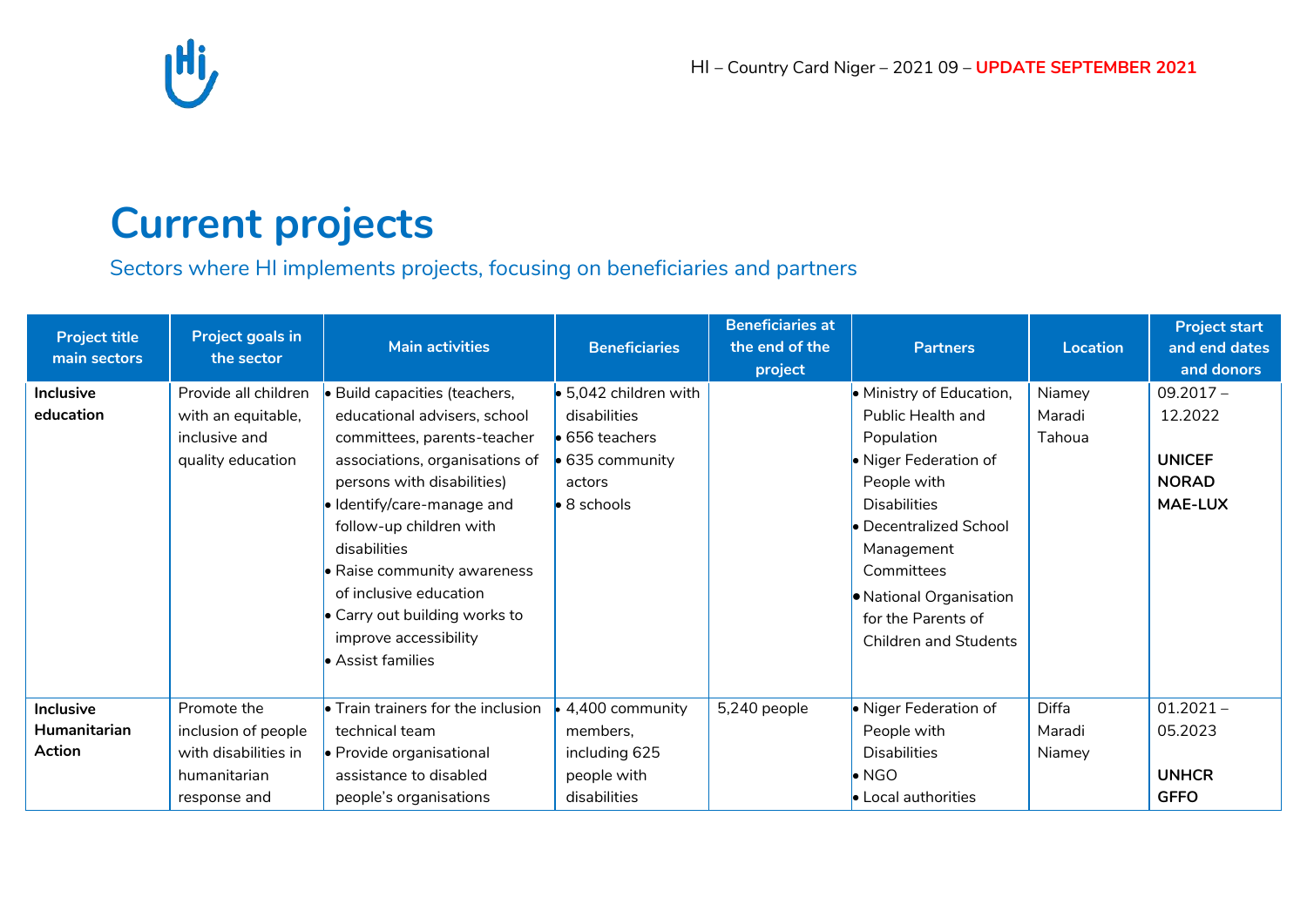

| • Train humanitarian actors,                | $\bullet$ 161 elected  |
|---------------------------------------------|------------------------|
| local authorities and technical             | officials and          |
| services                                    | technical service      |
| • Collect data and perform                  | managers               |
| advocacy                                    | • 37 humanitarian      |
| • Raise community awareness                 | actors (15 in          |
| of social inclusion                         | Niamey and 22 in       |
| • Assess infrastructure                     | Diffa)                 |
| accessibility                               | $\bullet$ 1,000 people |
| • Assess district institutional             | (young women and       |
| capacities                                  | older people)          |
| $\bullet$ Facilitate access to civil-status |                        |
| documents                                   |                        |
| $\bullet$ Set up community follow-up        |                        |
| committees                                  |                        |
| Help implement community                    |                        |
| projects                                    |                        |
| • Carry out studies on obstacles            |                        |
| to humanitarian aid for people              |                        |
| with disabilities                           |                        |
| • Raise awareness and build                 |                        |
| capacities                                  |                        |
| $\bullet$ Build the capacities of           |                        |
| humanitarian actors                         |                        |
| · Identify and strengthen                   |                        |
| organisations of people with                |                        |
| disabilities, young people,                 |                        |
| women and older people                      |                        |
|                                             |                        |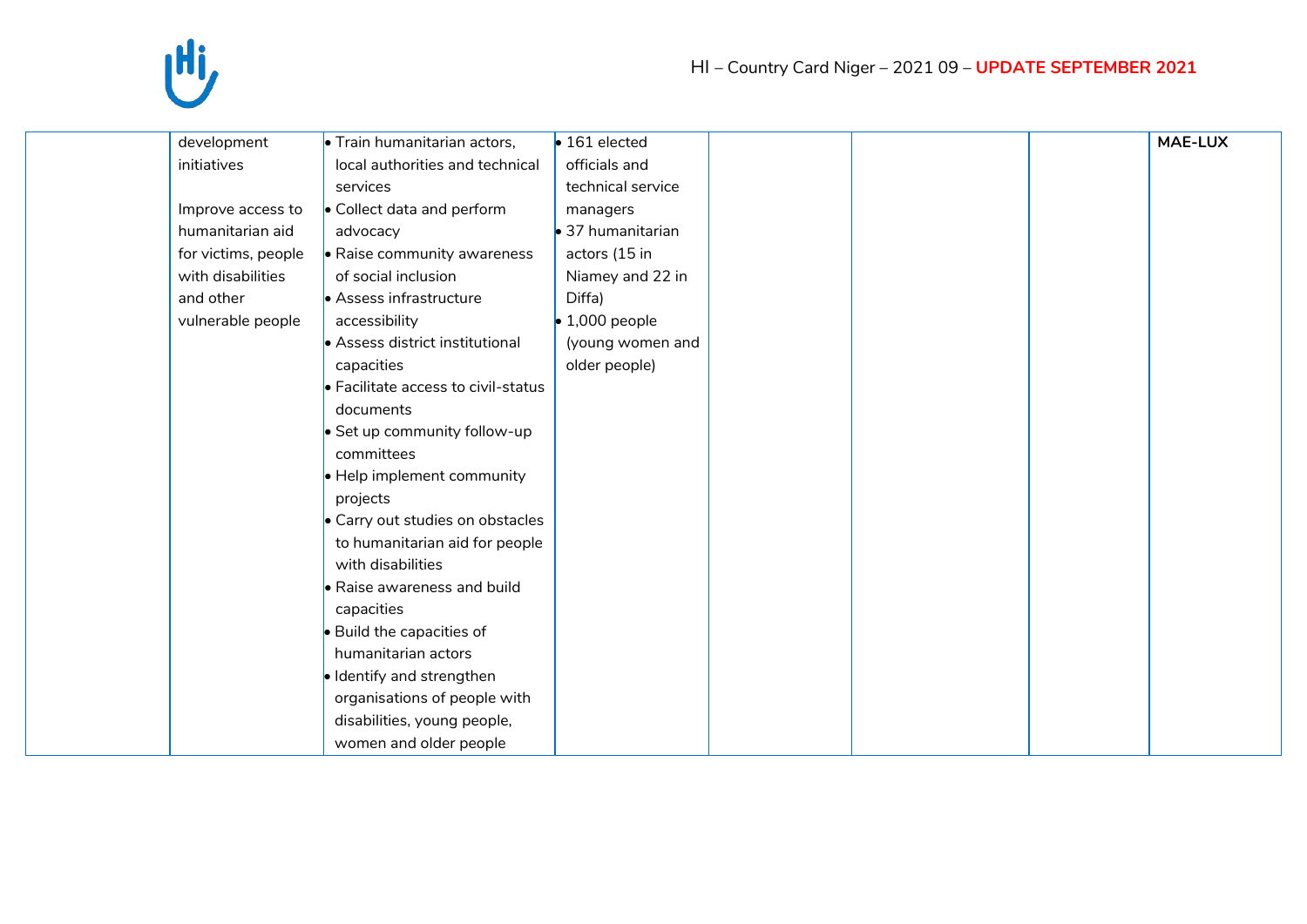

|                       |                     | · Identify, refer, guide and supply |                        |                 |                                  |              |              |
|-----------------------|---------------------|-------------------------------------|------------------------|-----------------|----------------------------------|--------------|--------------|
|                       |                     | technical aids and psychosocial     |                        |                 |                                  |              |              |
|                       |                     | support                             |                        |                 |                                  |              |              |
|                       |                     | • Implement community inclusion     |                        |                 |                                  |              |              |
|                       |                     | and awareness-raising               |                        |                 |                                  |              |              |
|                       |                     | mechanisms to promote               |                        |                 |                                  |              |              |
|                       |                     | respect for diversity, social       |                        |                 |                                  |              |              |
|                       |                     | cohesion and inclusion              |                        |                 |                                  |              |              |
| Management of         | Protect and assist  | · Create a desk for reception,      | · Malian refugees      |                 | · United Nations High            | Niamey       | 01-12.2021   |
| refugee camps         | urban refugees and  | information and guidance            | living in Niamey,      |                 | Commissioner for                 |              |              |
| and population        | asylum seekers in   | services                            | including children     |                 | Refugees                         |              | <b>UNHCR</b> |
| return                | Niamey              | • Provide personalised social       | and women victims      |                 | • Local authorities              |              |              |
|                       |                     | assistance to the most              | of violence            |                 | $\bullet$ Partners in the fields |              |              |
| <b>Projet Guichet</b> |                     | vulnerable refugees                 | • Services of the city |                 | of health, education             |              |              |
| Unique                |                     | • Raise awareness of social         | of Niamey              |                 | and social affairs               |              |              |
|                       |                     | services                            |                        |                 |                                  |              |              |
|                       |                     | · Implement a system of             |                        |                 |                                  |              |              |
|                       |                     | registration, accommodation,        |                        |                 |                                  |              |              |
|                       |                     | livelihood support and              |                        |                 |                                  |              |              |
|                       |                     | assistance for asylum seekers       |                        |                 |                                  |              |              |
|                       |                     | • Prevent and identify sexual       |                        |                 |                                  |              |              |
|                       |                     | and sexist violence. Holistically   |                        |                 |                                  |              |              |
|                       |                     | manage proven cases:                |                        |                 |                                  |              |              |
|                       |                     | medical, psychosocial, legal        |                        |                 |                                  |              |              |
|                       |                     | and socio-economic                  |                        |                 |                                  |              |              |
|                       |                     | • Implement a community-            |                        |                 |                                  |              |              |
|                       |                     | based mechanism to identify         |                        |                 |                                  |              |              |
|                       |                     | children at risk                    |                        |                 |                                  |              |              |
| Inclusive             | Help remove         | • Develop strategic frameworks      | • Civilian population  | 20,000 people   | <b>National Commission</b>       | Diffa        | $06.2021 -$  |
| Humanitarian          | obstacles to access | and risk education tools            |                        | benefiting from | for the Collection and           | <b>Bosso</b> | 05.2023      |
|                       |                     |                                     |                        |                 |                                  |              |              |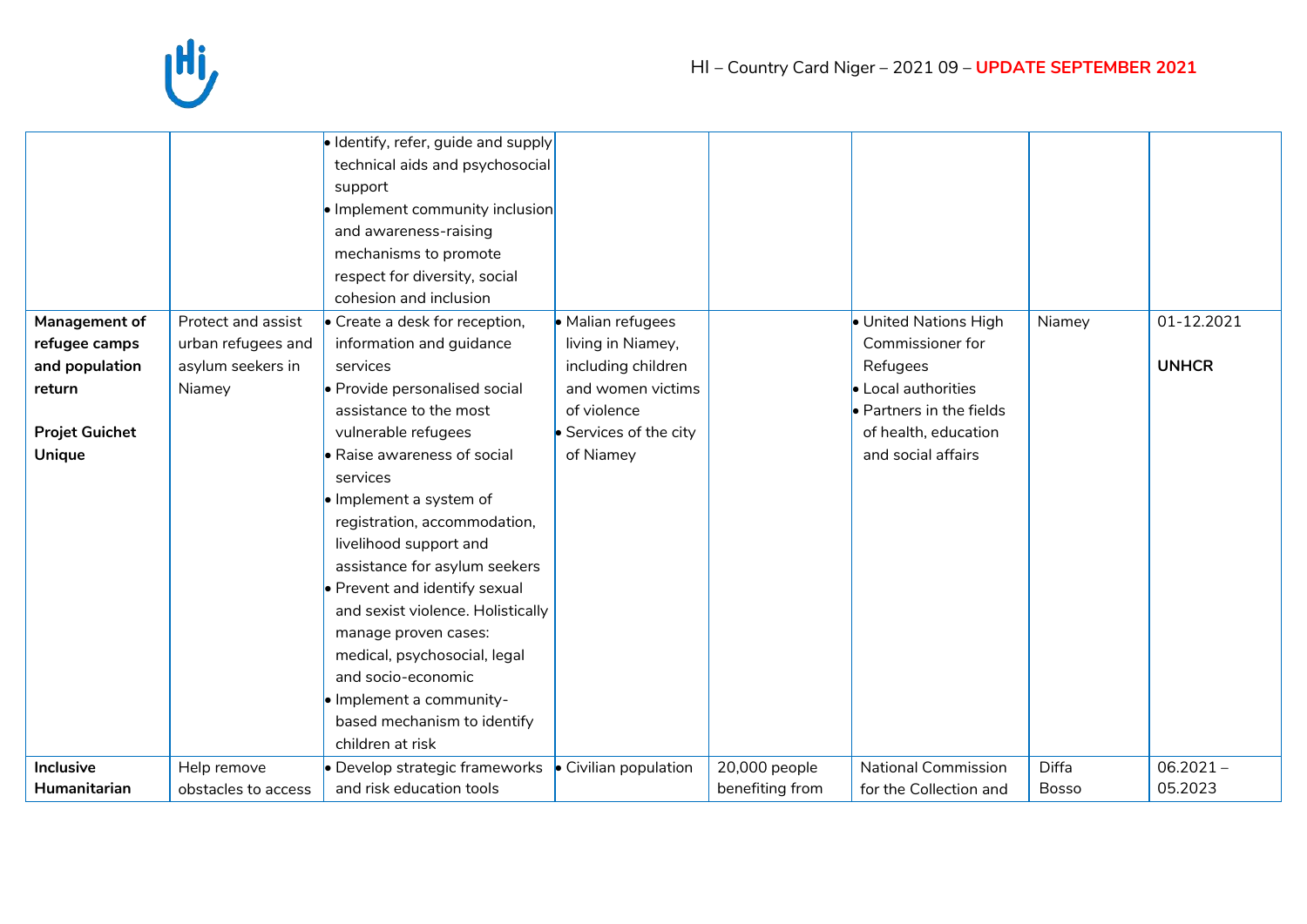# IHi,

| <b>Action &amp; Armed</b><br><b>Violence</b><br><b>Reduction</b><br><b>Explosives and</b><br>munitions risk<br>education                                                 | and protection for<br>vulnerable<br>communities by<br>providing a<br>response that takes<br>into account the<br>conflict and<br>situation.                       | · Implement risk education<br>sessions<br>• Train community leaders,<br>teachers and administrative<br>managers in risk education<br>• Build the capacities of the<br>National Commission for the<br>Collection and Control of<br>Illegal Weapons to develop a<br>risk education and information<br>management strategy<br>· Provide risk education to<br>humanitarian workers (drivers<br>and field staff members) | • National<br>Commission for the<br>Collection and<br>Control of Illegal<br>Weapons<br>• Niger Federation of<br>People with<br><b>Disabilities</b>                                                                                                                  | risk education<br>activities                                                                                                                                                                                                                                                                  | Control of Illegal<br>Weapons                                                                                                                                                                                                                                                                                                               | Toumour<br>Kabléwa<br>Mainé soroa<br>Tillabéri<br>Torodi<br>Gothèye<br>Ourodjaladjo<br>Say<br>Makalondi    | <b>GFFO</b>                          |
|--------------------------------------------------------------------------------------------------------------------------------------------------------------------------|------------------------------------------------------------------------------------------------------------------------------------------------------------------|---------------------------------------------------------------------------------------------------------------------------------------------------------------------------------------------------------------------------------------------------------------------------------------------------------------------------------------------------------------------------------------------------------------------|---------------------------------------------------------------------------------------------------------------------------------------------------------------------------------------------------------------------------------------------------------------------|-----------------------------------------------------------------------------------------------------------------------------------------------------------------------------------------------------------------------------------------------------------------------------------------------|---------------------------------------------------------------------------------------------------------------------------------------------------------------------------------------------------------------------------------------------------------------------------------------------------------------------------------------------|------------------------------------------------------------------------------------------------------------|--------------------------------------|
| <b>Physical and</b><br>functional<br>rehabilitation &<br>Early childhood<br>development<br>(Stimulation,<br>developmental<br>physiotherapy)<br>Passeport pour<br>Grandir | Prevent and limit<br>the complications<br>and disabling<br>sequelae of<br>malnutrition in<br>children under 5<br>suffering from<br>severe acute<br>malnutrition. | • Construct and equip spaces<br>with stimulation equipment<br>• Train physiotherapists<br>• Train trainers in stimulation<br>• Train social and health workers • Children at risk<br>• Manage stimulation exercises<br>for children under 5                                                                                                                                                                         | • Severe and<br>moderately<br>malnourished<br>children under 5<br>and/or<br>developmentally<br>delayed children<br>· Parents/extended<br>family members of<br>malnourished<br>children<br>· Social and health<br>workers<br>• Local actors and<br>community leaders | $\bullet$ 3,052 children<br>$\bullet$ 6,104<br>mothers/fathers/<br>guardians<br>$\bullet$ 12,208 people<br>from extended<br>families<br>$\bullet$ 25 social and<br>health workers<br>$\bullet$ 107 local actors<br>and community<br>leaders<br>· 16 local, regional<br>and national<br>actors | • Ministry of Public<br>Health (Department of<br>Nutrition)<br>• Ministry for the<br>Advancement of<br>Women, and Child<br>Protection<br>Association of<br>Physiotherapists<br>$\bullet$ MSF<br>• Regional Public Health<br>Department<br>• Regional Department<br>for Population, the<br>Advancement of<br>Women, and Child<br>Protection. | Maradi<br>Municipalities<br>of<br>Madarounfa,<br>Safo, Dan Issa,<br>Gabi,<br>Djiratawa and<br>Sarkin Yamma | $06.2019 -$<br>11.2021<br><b>DGD</b> |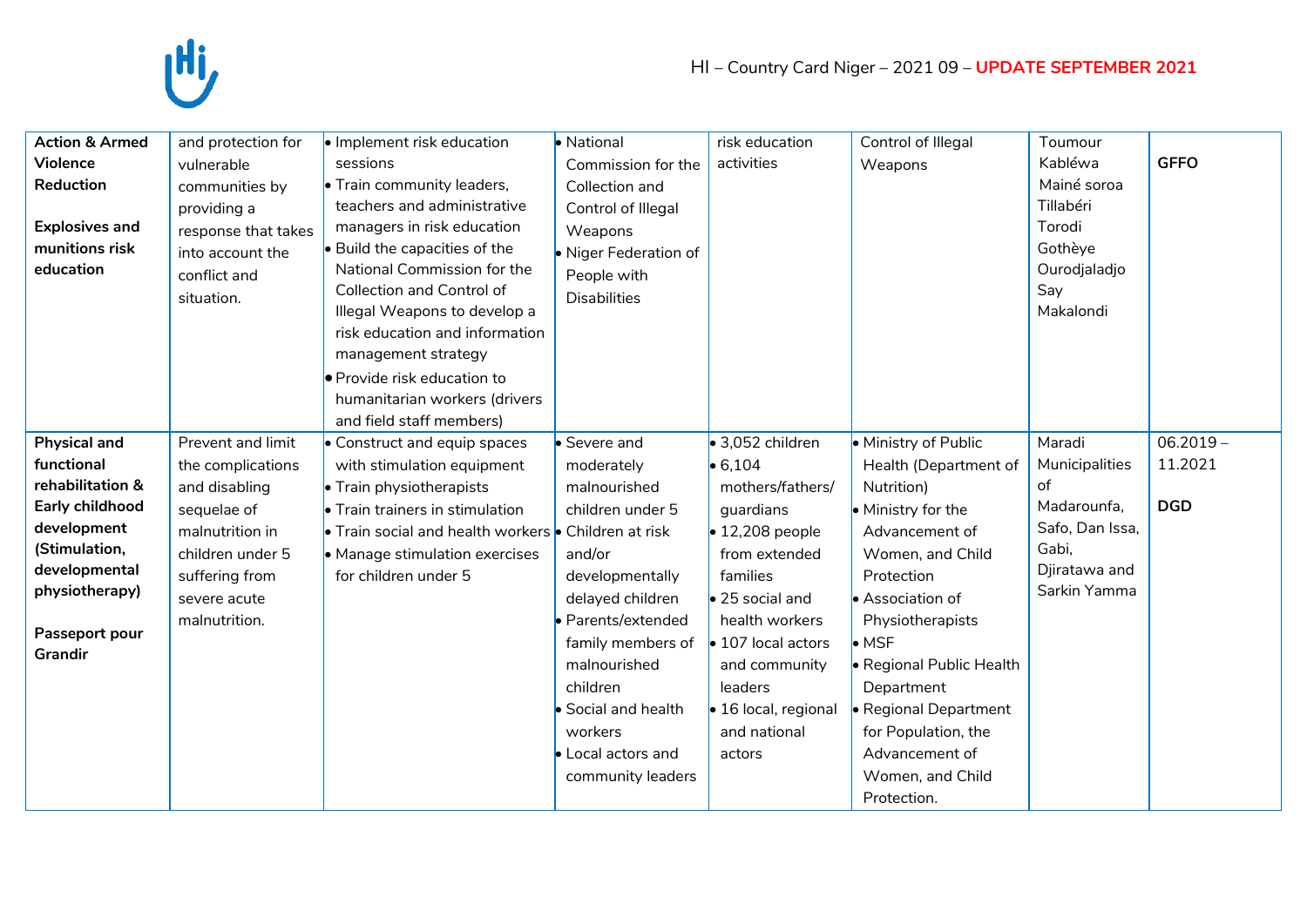|                                                             |                                                                                                     |                                                                                                                                                                                                                                                                                                                                                             | · Local, regional and<br>national authorities               |                                                                                                                                                                                                                                                                                                                                                   |                                                                                                                                                                                             |                  |                                                 |
|-------------------------------------------------------------|-----------------------------------------------------------------------------------------------------|-------------------------------------------------------------------------------------------------------------------------------------------------------------------------------------------------------------------------------------------------------------------------------------------------------------------------------------------------------------|-------------------------------------------------------------|---------------------------------------------------------------------------------------------------------------------------------------------------------------------------------------------------------------------------------------------------------------------------------------------------------------------------------------------------|---------------------------------------------------------------------------------------------------------------------------------------------------------------------------------------------|------------------|-------------------------------------------------|
| Economic<br>inclusion & social<br>cohesion<br><b>RECOSA</b> | Build the resilience<br>and social cohesion<br>of vulnerable<br>people in cross-<br>border regions. | • Carry out participatory<br>community vulnerability and<br>capacity studies and support<br>the implementation of<br>community projects<br>· Implement community<br>projects<br>• Cash transfers<br>• Transfer productive assets<br>(income generating activities,<br>livestock, agricultural inputs)<br>• Set up village savings and<br>loan organisations | • Very poor<br>households<br>· Public technical<br>services | $\bullet$ 4,000<br>households<br>benefiting from<br>cash transfers<br>$\bullet$ 5,830 people<br>involved in<br>savings and loan<br>activities<br>• 400 very poor<br>households<br>benefiting from<br>cash for work<br>50 trained and<br>equipped<br>livestock<br>auxiliaries<br>50 people<br>supported to<br>enter the<br>livestock-meat<br>chain | · Regional Department<br>for Agriculture and<br>Livestock<br>• Local authorities of<br>Anzourou, Dargol,<br>Diagougou, Sakoira<br>Regional Department<br>for Humanitarian<br><b>Affairs</b> | Tillabéri        | $12.2019 -$<br>12.2023<br><b>European Union</b> |
| <b>Protection and</b>                                       | Improve the                                                                                         | • Train local actors in inclusion,                                                                                                                                                                                                                                                                                                                          | People from                                                 | People from                                                                                                                                                                                                                                                                                                                                       | · Niger Federation of                                                                                                                                                                       | Tillabéri region | $11.2021 -$                                     |
| basic needs                                                 | protection of                                                                                       | protection, mental health,                                                                                                                                                                                                                                                                                                                                  | affected areas,                                             | affected areas.                                                                                                                                                                                                                                                                                                                                   | People with<br><b>Disabilities</b>                                                                                                                                                          |                  | 10.2023                                         |
| <b>PAPYRUS</b>                                              | vulnerable people<br>affected by on-<br>going, imminent or<br>future humanitarian                   | stress management and<br>psychological first aid<br>$\bullet$ Raise awareness of mental<br>health, stress management                                                                                                                                                                                                                                        | community leaders,<br>authorities locales.                  | community<br>leaders,<br>authorities<br>locales.                                                                                                                                                                                                                                                                                                  | $\bullet$ NGO<br>• Local authorities                                                                                                                                                        |                  | <b>DGD</b>                                      |
|                                                             | crises.                                                                                             | and adaptation strategies                                                                                                                                                                                                                                                                                                                                   |                                                             |                                                                                                                                                                                                                                                                                                                                                   |                                                                                                                                                                                             |                  |                                                 |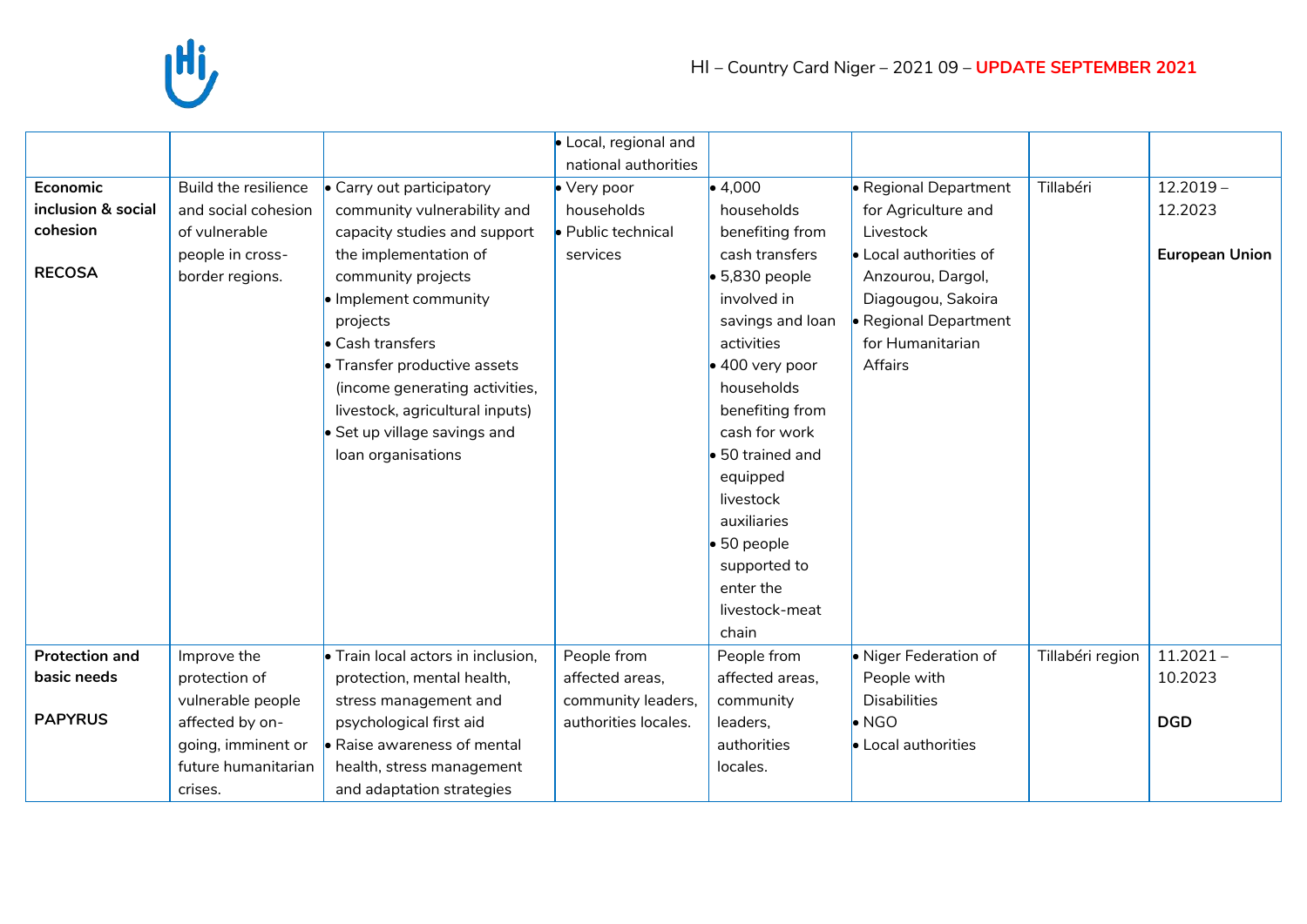

|                                    |                       | • Distribute items to meet               |                      |                             |                        |        |                  |
|------------------------------------|-----------------------|------------------------------------------|----------------------|-----------------------------|------------------------|--------|------------------|
|                                    |                       | essential needs                          |                      |                             |                        |        |                  |
|                                    |                       | • Distribute shelters                    |                      |                             |                        |        |                  |
|                                    |                       | • Distribute adapted kits                |                      |                             |                        |        |                  |
|                                    |                       | Io Implement a Listening and             |                      |                             |                        |        |                  |
|                                    |                       | Playing safe space for adults            |                      |                             |                        |        |                  |
|                                    |                       | and children in psychological            |                      |                             |                        |        |                  |
|                                    |                       | distress                                 |                      |                             |                        |        |                  |
| Basic needs &                      | Provide shelters      | · Identify priority areas and            | • Refugees and       | $\bullet$ 300 children with | Regional Public Health | Maradi | $12.2021 - 2022$ |
| <b>Physical and</b>                | and kits of non-      | target beneficiaries as part of          | internally displaced | severe                      | Department             |        |                  |
| functional                         | food items to         | a participatory approach                 | people               | malnutrition                |                        |        | <b>OCHA</b>      |
| rehabilitation                     | people affected by    | . Inform and guide beneficiaries         | People in affected   | benefiting from             |                        |        |                  |
| (stimulation                       | the armed conflict    | to adequate services                     | areas                | an at-home visit            |                        |        |                  |
| physiotherapist)                   | and/or natural        | $\bullet$ Identify, train and support 10 | Severely and         | $\bullet$ 4,000 children    |                        |        |                  |
|                                    | disasters             | shelter focal points                     | moderately           | benefiting from             |                        |        |                  |
| Provide                            |                       | • Supply affected households             | malnourished         | early stimulation           |                        |        |                  |
| emergency                          | Manage stimulation    | with kits of non-food items              | children under 5     | $\bullet$ 5,000 people      |                        |        |                  |
| response to the                    | physiotherapy for     | and/or shelters for their                | Children at risk     | provided with               |                        |        |                  |
| needs of                           | children at risk from | protection                               | and/or               | information                 |                        |        |                  |
| vulnerable people<br>in the Maradi | malnutrition          | • Organise awareness-raising             | developmentally      | $\bullet$ 1,000             |                        |        |                  |
| region                             |                       | sessions for mothers in                  | delayed children     | households                  |                        |        |                  |
|                                    |                       | conjunction with social and              | · Parents/extended   | affected by a               |                        |        |                  |
|                                    |                       | health workers                           | family members of    | conflict or natural         |                        |        |                  |
|                                    |                       | • Supervise community focal              | malnourished         | disaster                    |                        |        |                  |
|                                    |                       | points and social and health             | children             | benefiting from a           |                        |        |                  |
|                                    |                       | workers in conjunction with              | Social and health    | kit of non-food             |                        |        |                  |
|                                    |                       | health district management               | workers              | items                       |                        |        |                  |
|                                    |                       | teams                                    |                      | $\bullet$ 1,000             |                        |        |                  |
|                                    |                       |                                          |                      | households                  |                        |        |                  |
|                                    |                       |                                          |                      | affected by a               |                        |        |                  |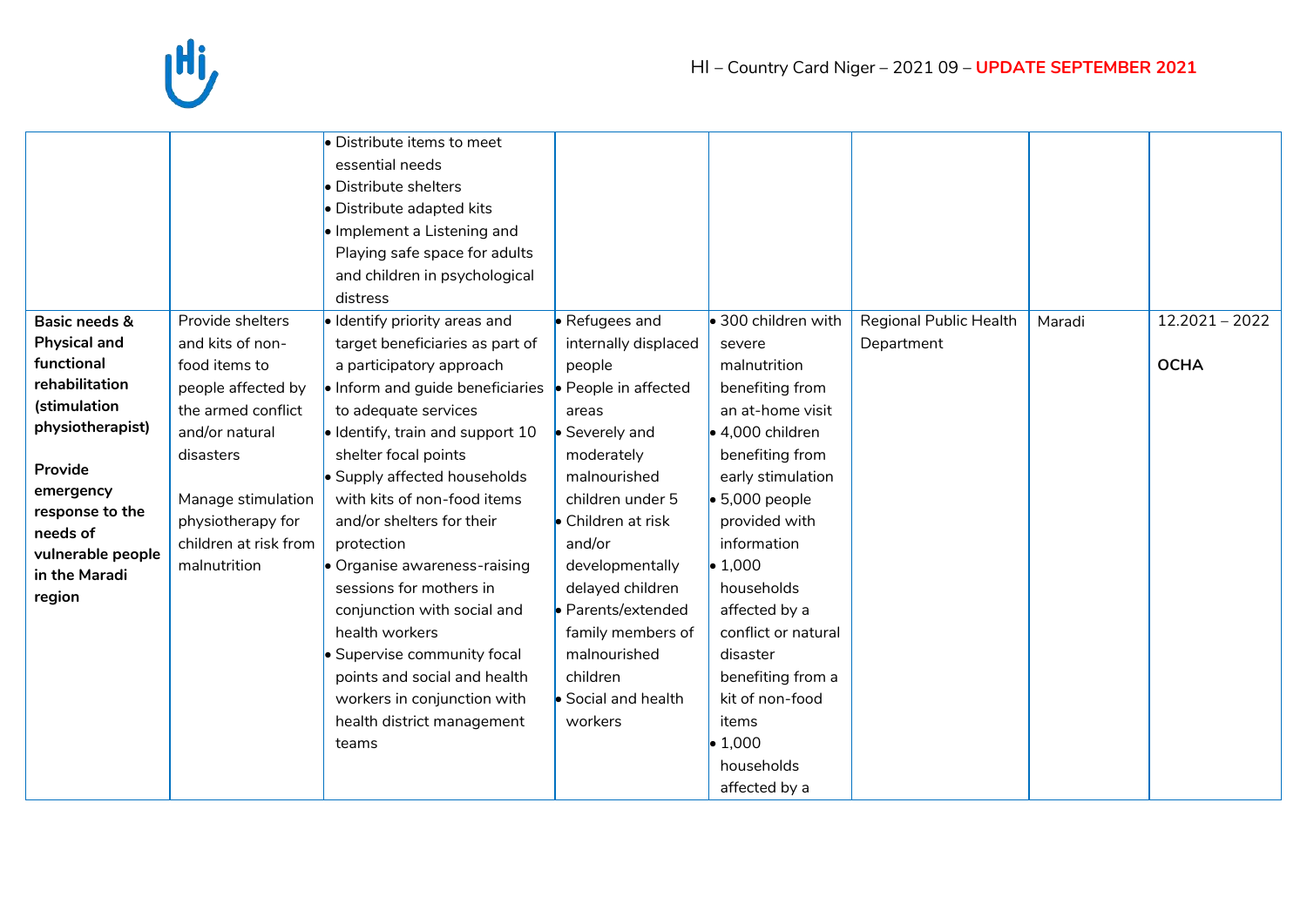| · Identify, refer, evaluate and | conflict or natural |  |
|---------------------------------|---------------------|--|
| care-manage malnourished        | disaster            |  |
| children                        | benefiting from     |  |
| • Organise in conjunction with  | emergency           |  |
| project officers discussion     | shelter assistance  |  |
| groups and one-to-one           |                     |  |
| counselling with mothers        |                     |  |
| referred by community focal     |                     |  |
| points and social and health    |                     |  |
| workers                         |                     |  |
| Organise in conjunction with    |                     |  |
| community focal points at-      |                     |  |
| home visits for the post-care   |                     |  |
| follow-up of stabilised         |                     |  |
| severely malnourished           |                     |  |
| children                        |                     |  |
|                                 |                     |  |